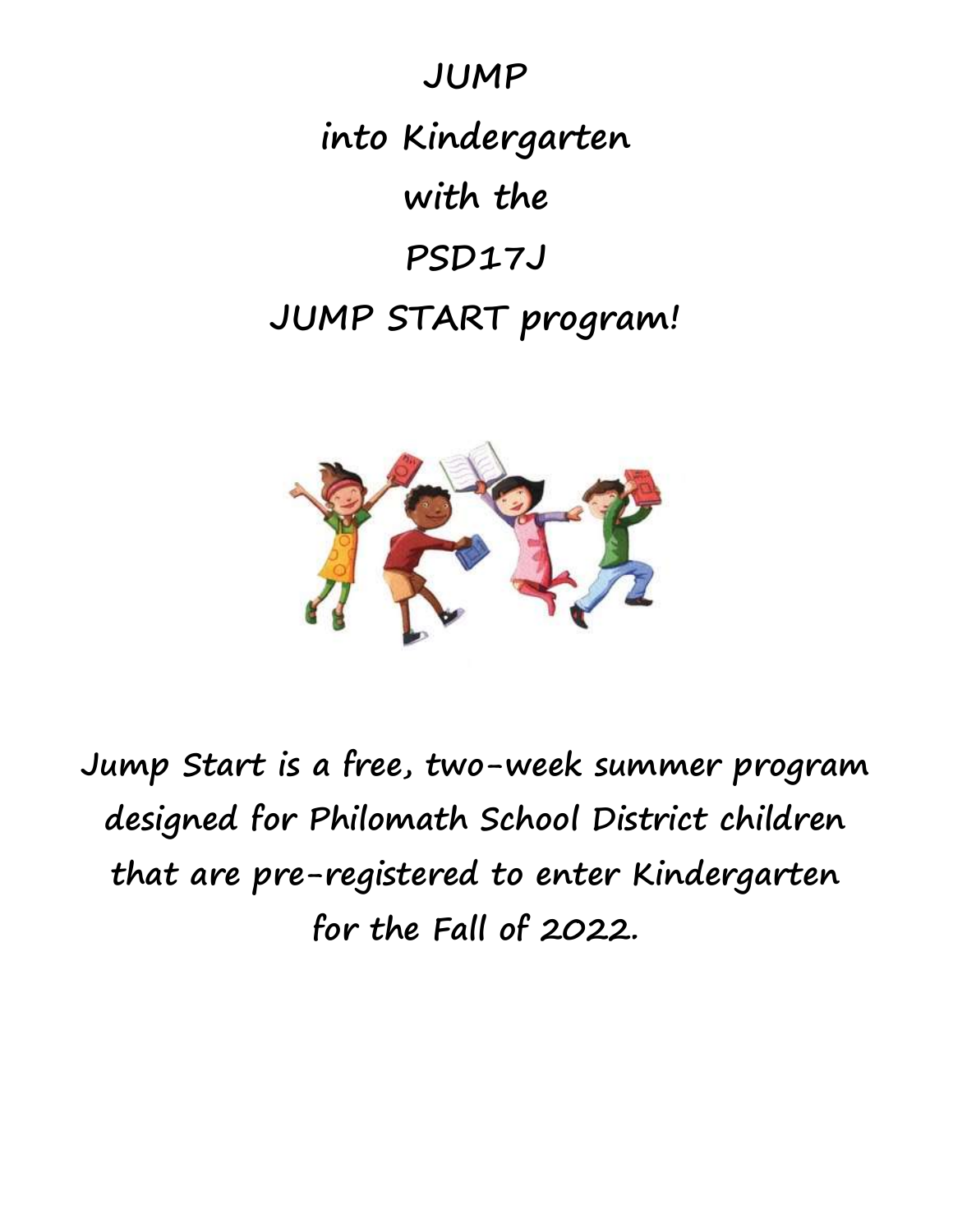### Students will:

- practice routines
- work on letters and numbers
- make friends
- play games

• start the school year off in confidence Classes will be approximately 10-12 students and will be taught by a certified teacher.



#### Location

Clemens Primary School 535 S. 19th Street, Philomath Oregon

# Dates and Times

#### Week One

- August 15-19 (Monday through Friday)
- 9:00 a.m. to 12:00 pm

## Week Two

- August 22-26 (Monday through Friday)
- 9:00 a.m. to 12:00 pm
	- o Parents are strongly encouraged to sign their child up for the PYAC sponsored SAFETY TOWN from 12:00-2:00 each afternoon (Monday-Friday, August 22-26).
- Students will be transferred by our teaching staff at 12:00 p.m. so they can participate in the free Summer Lunch Program (or bring your own from home) and continue with PYAC staff until 2:00 p.m.

#### Sample schedule of activities

- 9:00 Greetings and table activities
- 9:10 Carpet time for songs, stories, finger-plays and more
- 9:30 Snack
- 9:50 Outside time
- 10:15 Circle time, letters and numbers
- 10:45 Center time
- 11:15 Social Skills
- 11:40 Closing Circle time for final wrap-up and short story
- 12:00 Dismissal-Pick-Up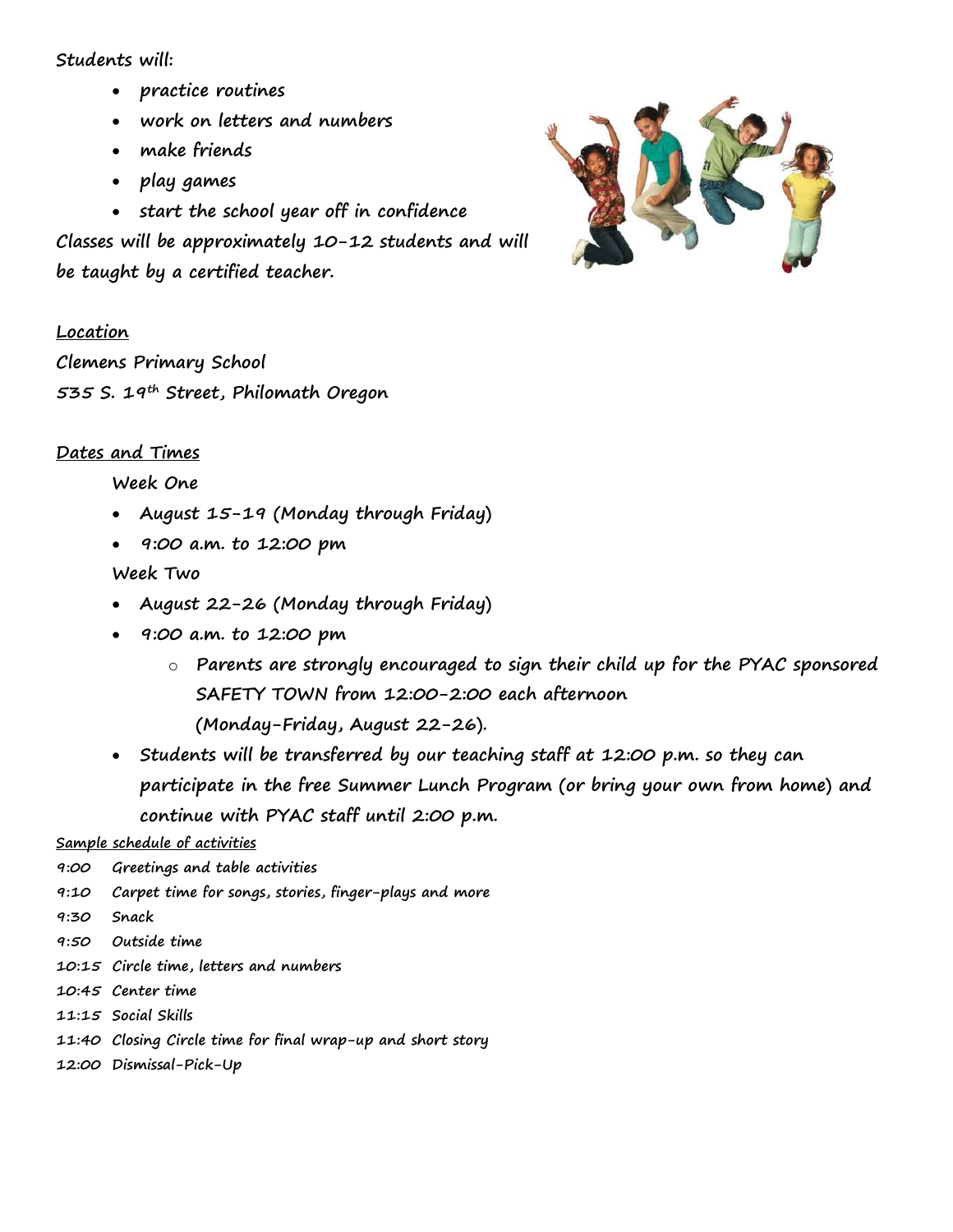Jump Start 2022 Registration

| Child's Name                                                                         | Nickname     | Gender     | <b>Birth Date</b> |
|--------------------------------------------------------------------------------------|--------------|------------|-------------------|
| Address                                                                              | City         | Home Phone |                   |
| Father's Name                                                                        | Work Phone   | Cell Phone |                   |
| Mother's Name                                                                        | Work Phone   | Cell Phone |                   |
| Guardian's Name (if someone other than parent) Work Phone                            |              |            | Cell Phone        |
| <b>Emergency Contact</b>                                                             | Relationship | Phone      |                   |
| Doctor                                                                               |              | Phone      |                   |
| Allergies or other medical information we should know. (Medications? Special needs?) |              |            |                   |
| Transportation Provider                                                              | Relationship | Phone      |                   |
| Transportation Provider #2 Relationship                                              |              | Phone      |                   |